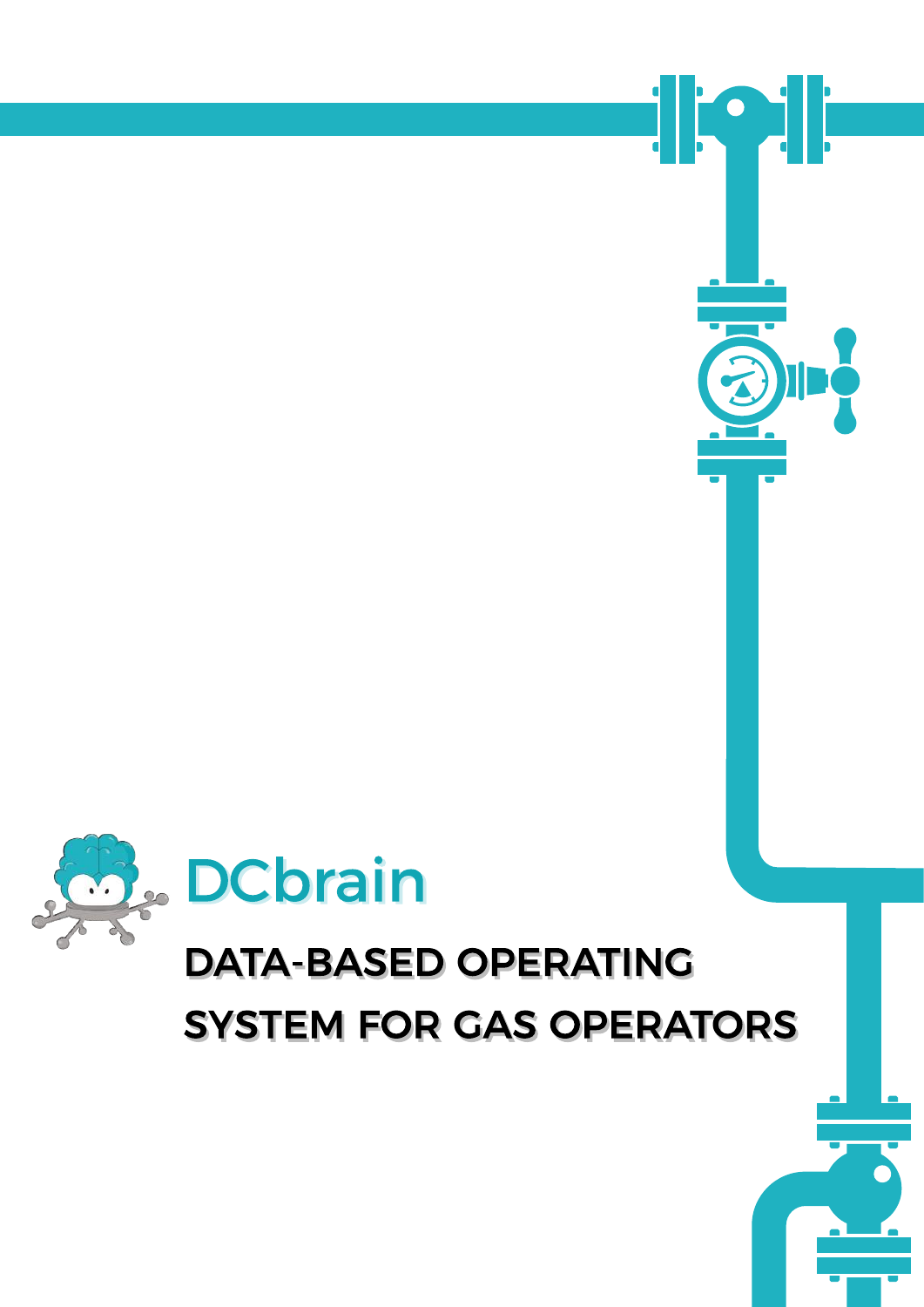# I **INTRODUCTION**

The gas industry is widely known for its complexity, its risks and for having expensive and capital- intensive assets. On top of that, with the growing need for renewables and with new actors entering the ecosystem, today's gas Transportation and Distribution networks are changing at an unprecedented pace. According to a **McKinsey Report** "Why oil and gas companies must act on analytics", the main reason why Oil and Gas industries are experiencing performance gaps is because of their operational complexity of production and processing facilities. This has pushed gas network managers in a race for digitalization and innovation with one word in mind: Data. The gas industry is now dumping its old static and time-consuming network steering tools to go with a data-driven approach, allowing them to cope with great complexity in the simplest way.

Challenges for gas Transport and Distribution network managers are about both the build-up and the running of the networks : How to better predict in and out flows, how to better regulate all the points in the Transport and Distribution network, how to detect propagation anomalies, how to better manage your assets,… These challenges are now integrated and solved with what we call at DCbrain **"DB GMS" (Data-Based Gas Management Systems).** 

By gathering the millions of measures coming from the sensors distributed in the network, these tools allow operational teams to have quick and deep insights and recommendations on their networks functioning through digital twins. **DB GMS** are themselves evolving and are now integrating **Artificial Intelligence** to simulate scenarios, analyze their impact and find optimum paths in the gas network.



**1**

 *1 https://www.mckinsey.com/industries/oil-and-gas/our-insights/why-oil-and-gas-companies-must-act-on-analytics*

*<sup>2</sup> Model-based EMS tools are based from data-sets entered manually by operational teams. They provide recommendations for the regulations on active points in the network based on the in and outflows of the network. These tools work with static thresholds alarming systems and therefore often lack flexibility and are time-consuming.*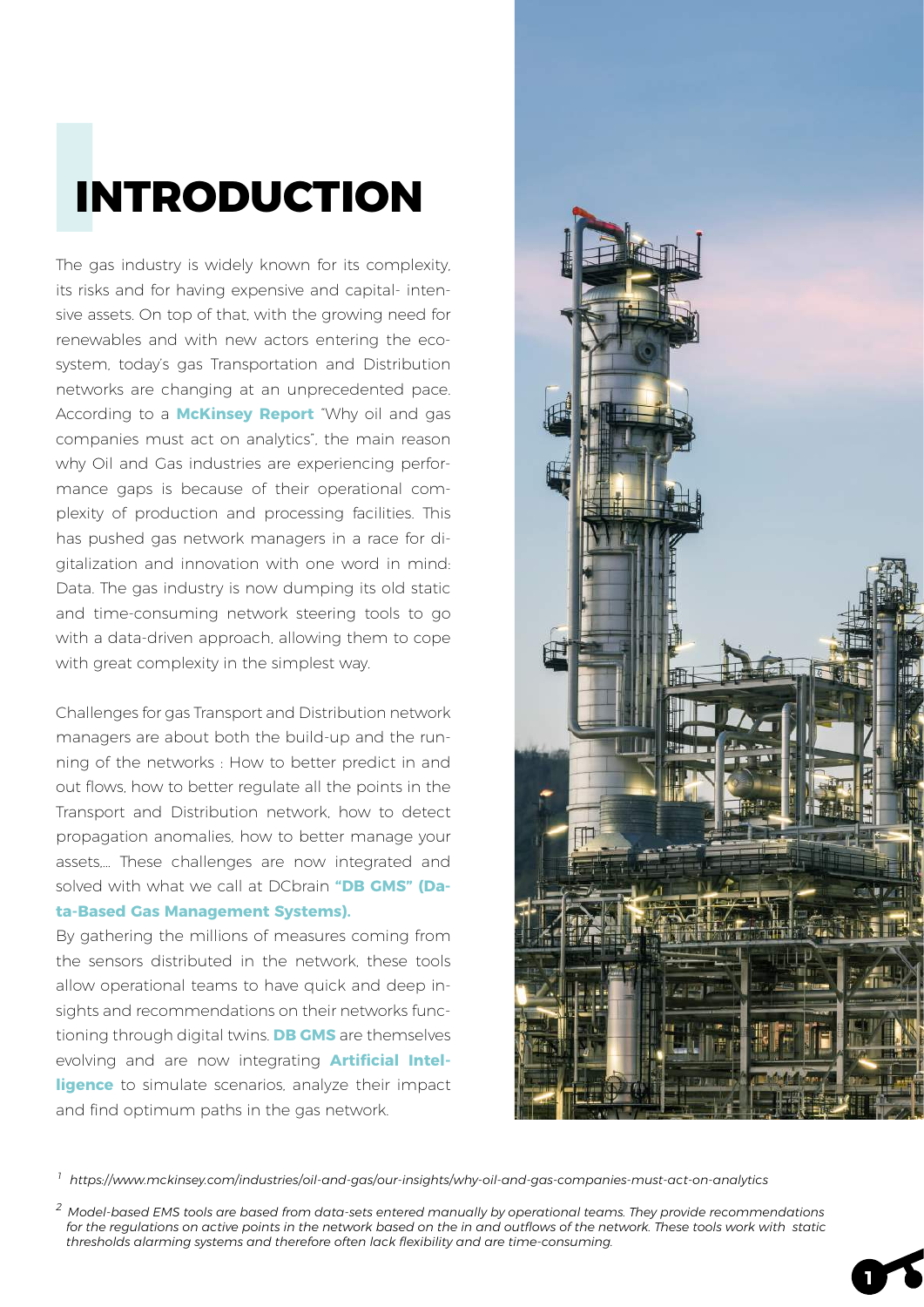## **D DCBRAIN : MAKING GAS NETWORK SMARTER !**

DCbrain is a software editor dedicated to industrial managers. **By using relevant data on networks and combining it with artificial intelligence, DCbrain allows networks operators to visualize, analyze and simulate scenarios** in their networks for optimized exploitation processes, consumptions and for a stronger reliability of their flows. This tool has proven itself relevant for both the exploitation and the building of networks.

As compared with traditional model-driven network management systems which are relying on static physical rules, DCbrain technology is data-driven, meaning the understanding of the network is made in real-time through data.

### **"As compared with traditional model-driven network management systems which are relying on static physical rules, DCbrain technology is data-driven "**

This unique technology combines graphs (for a real-time network mapping) with artificial intelligence (for an understanding of the network's behavior). From several historical data-sets, DCbrain's deep flow engine learns the network yield's function and finds the optimum tuning.

**2**



## <sup>tt</sup> DCBRAIN : KEY PRINCIPLES

*Our technology is based on graph data Bases and Artificial Intelligence*

### <sup>tt</sup> OUR TECHNOLOGY IS USED ON SEVERAL USE CASES :

- Consumption prediction
- Network fine tuning with prescriptive recommendations
- Network simulation (integration of a new point, maintenance simulation)
- Asset Management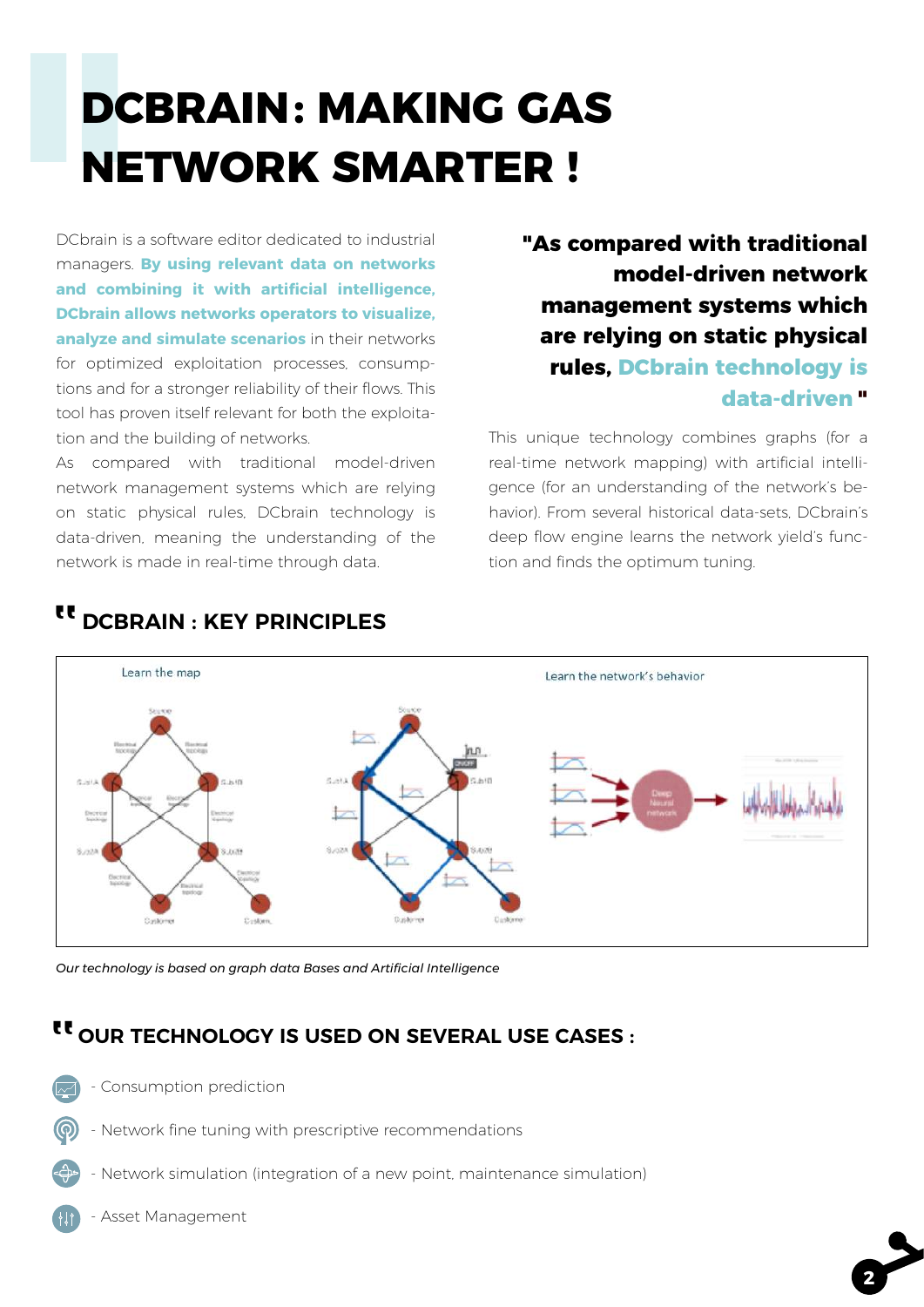## **SOME EXAMPLES OF DB GMS IMPLEMENTATION**

## <sup>tt</sup> A CASE FOR A NETWORK **EXPLOITATION : COMPRESSOR OUTPUT OPTIMIZATION : TIGF**

TIGF is one of the two operators of the gas transmission network in France **with GRTgaz** (which manages the network outside the southwestern part of France). The company is also specialized in the storage of natural gas. **TIGF transmission network comprises more than 5,000 kilometers,** or 16% of the French network of major transmission pipelines, and six compressor stations. TIGF also manages two underground natural gas storage sites in Lussagnet and Izaute, representing 24% of France's gas storage.

On a daily basis, **TIGF plans its gas** movement management program according to inflows and outflows previsions. **TIGF tries to improve its OPEX (mainly electricity and gas consumption) of its compressors, installed along its gas pipelines, and on its gas storage sites.**

This activity is processed by the Transport and Storage operational units, which are responsible for the good injection and delivery of gas to industrial clients or Gas DSOs.

In order to do so, these teams are using an outdated Excel Macro, with the following functionalities :

· Manual integration of the data: Network topology (network structure), consumption patterns, in and outflows of biomethane distributed in the network :

· Calculation of use rate for each compressor

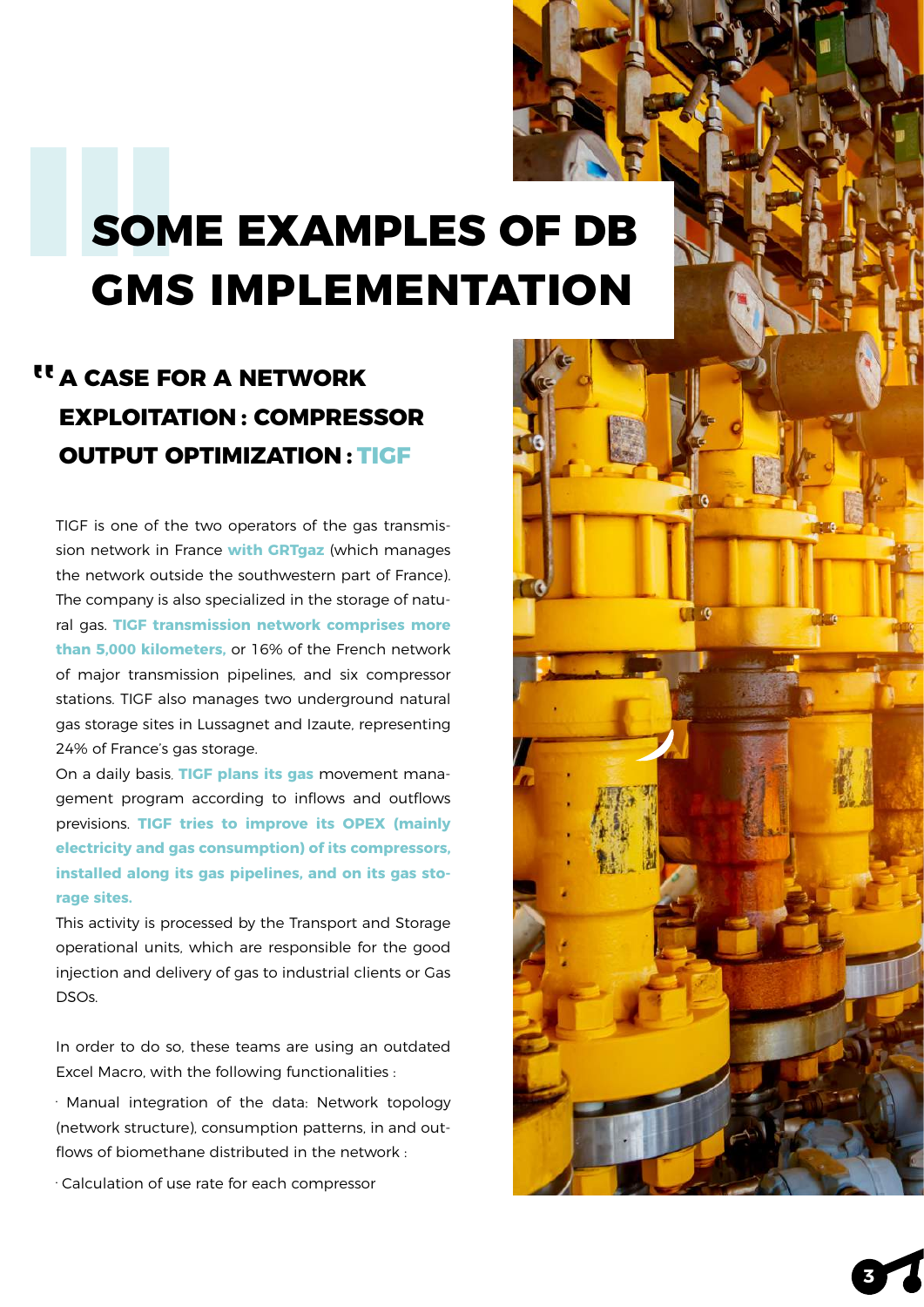**TIGF now wants to improve this process**, with the goal to better tune the different compressors, and thus improving its energy efficiency (electrical and gas). One of the key elements was to learn the output curve for each compressor based on historic databases and automatically propose the right com-



pressing mix for a specific demand. **TIGF wanted a complete Gaz Management System, including the following functionalities :**

- Tuning parameters calculation
- Impact analysis in terms of cost and CO2 emissions
- Maintenance operations simulation, and impact analysis on tuning parameters
- Scenario benchmarking
- Automatic report generation
- Historic Data DataMining

## **" TIGF also wanted a tool that could be used by both the transport and the storage team ".**

#### Results

After only 3 months of deployment, both teams have access to an ergonomic tool, able to :

- Identify compressor output optimum, based on data
- Better fine tune compressors use rate, depending on gas demand



*Interface example*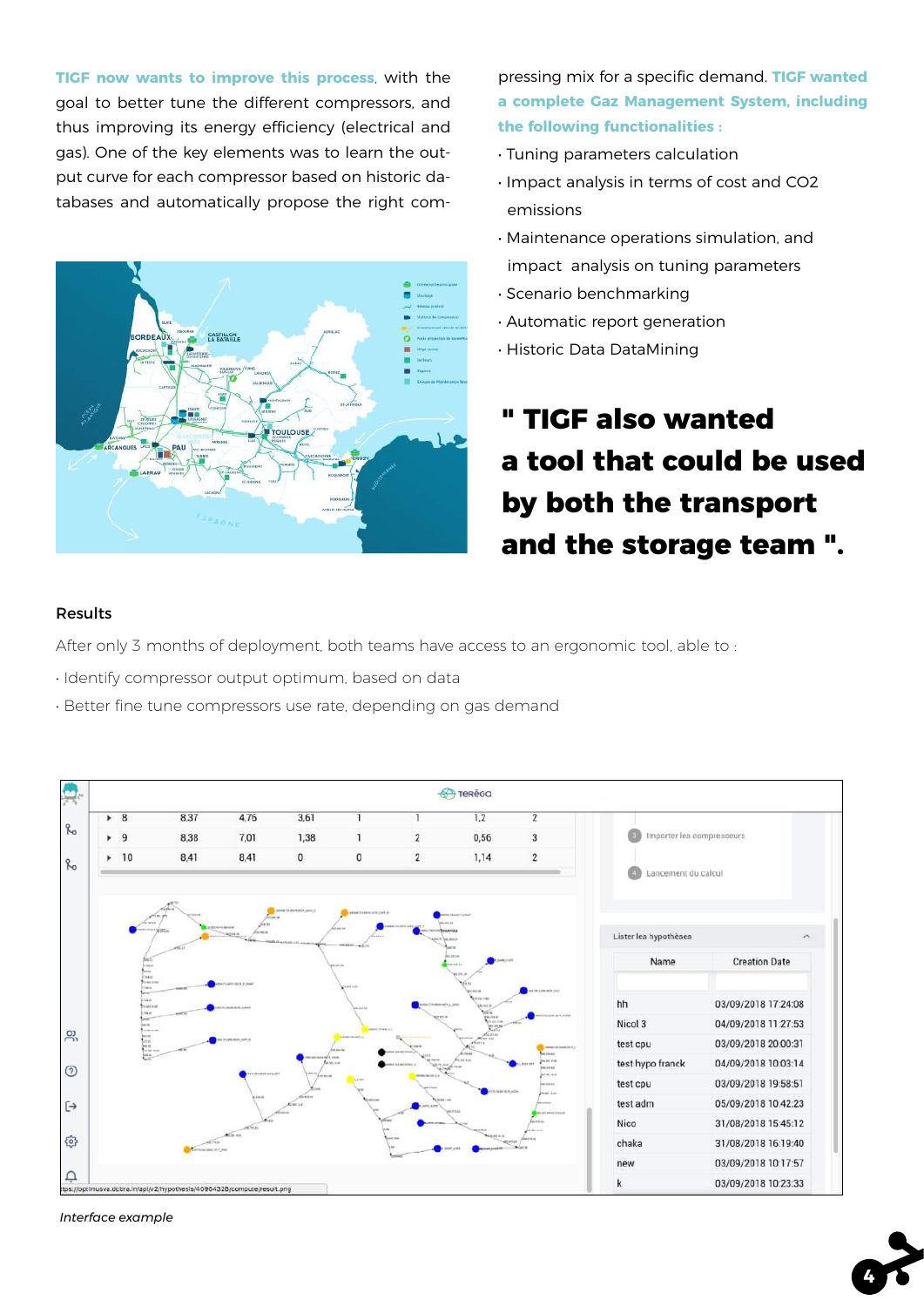### **A CASE FOR A NETWORK BUILDING : EASY INTEGRATION OF BIOGAS FOR A GAS DISTRIBUTION COMPANY !**

**DCbrain's latest use case with GRDF,** Europe's largest gas distributor, illustrates well the breakthroughs data-driven management systems are providing to network operators in a context of growth. This use case is placed at the heart of a national challenge : the integration of biogas as a major source of energy in France, representing a great source of renewable energy. Yet, France has shown itself quite slow in its development as compared to its European neighbors. In fact, a EurObserv'ER study shows that France injected 5,8 TWh of biogas in 2015 as compared to the 102,3 TWh injected by Germany. In that sense, the French government has set the objective to considerably accelerate the development of biomethane installations in its territory. With 35 installations in 2017, the goal is to reach 1000 in 2020.

In line with the government's objective, GRDF is getting ready to integrate this increasing number of biomethane injection points in its biogas distribution network that involves the farmers and manufacturers producing and processing their biomethane from their daily wastes. Each additional injection point is subject to technical and financial studies which are conducted by regional engineering offices. These regional engineering offices define GRDF's entire integration process for every new biomethane injection points and play therefore a critical role in the company's objective.







With the ambition to reach its global goal, GRDF wanted to make this process easier and faster ! That's why they approached DCbrain !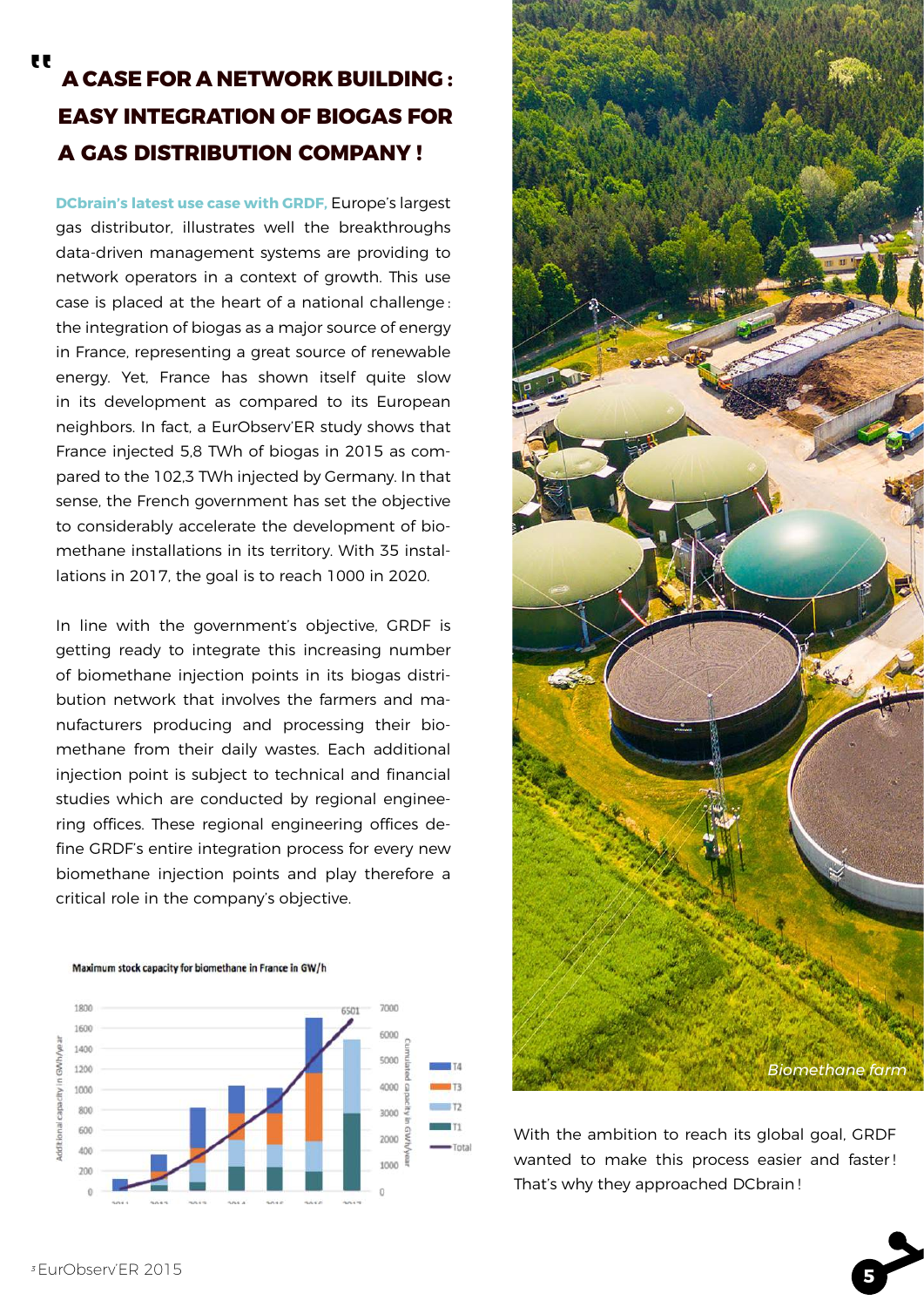GRDF had accumulated a significant number of projects ready to be launched. Adding to this the company's legal obligation to perform a prefeasibility study of any bio gas project in less than 2 weeks, the need seems clear: Optimize GRDF engineering processes in terms in of time consumption and accuracy

#### **THE NEED FOR A FASTER APPROACH !**

GRDF could not continue using traditional model-driven tools and go forward with this new state objectives. These feasibility studies aimed at addressing two key issues pertaining to GRDF's biomethane network exploitation :

1) Does the consumption for each region of the network allow the integration of a new biomethane injection point?

2) How to minimize the costs of each additional connection in the biomethane network?

This implies finding the optimum rerouting scenario depending on the length of the connections and the capacity of GRDF's existing exploitations. On top of that, the distributor must assure the feasibility of remeshing each biomethane production unit with each-other in the network.

Originally, GRDF's dedicated research department's analytical tools were too timely, generic and non-automatized. Considering GRDF's objective of increasing its number of cases studies in their biomethane network, these tools had to be replaced.

#### **TOOL IMPLEMENTATION**

DCbrain intervention's aim was to provide GRDF a data driven simulation tool to improve these regional engineering offices' studies processes. DCbrain used the OSRM engine (Open Source Routing Machine) to crunch graphical data from the road and gas network and upon these, will find the optimum transportation path (prioritizing fast and large roads that facilitate circulation).

**6**

#### Results

Thanks to our technology, GRDFs' engineers now reach their global goal, avoiding any bottlenecks in terms of feasibility Studies. The analyses are made based on detailed data, the range of scenarios simulated has increased and the network processes are easily visible in an intuitive graph!



*GRDF's biogas network digital twin interface.*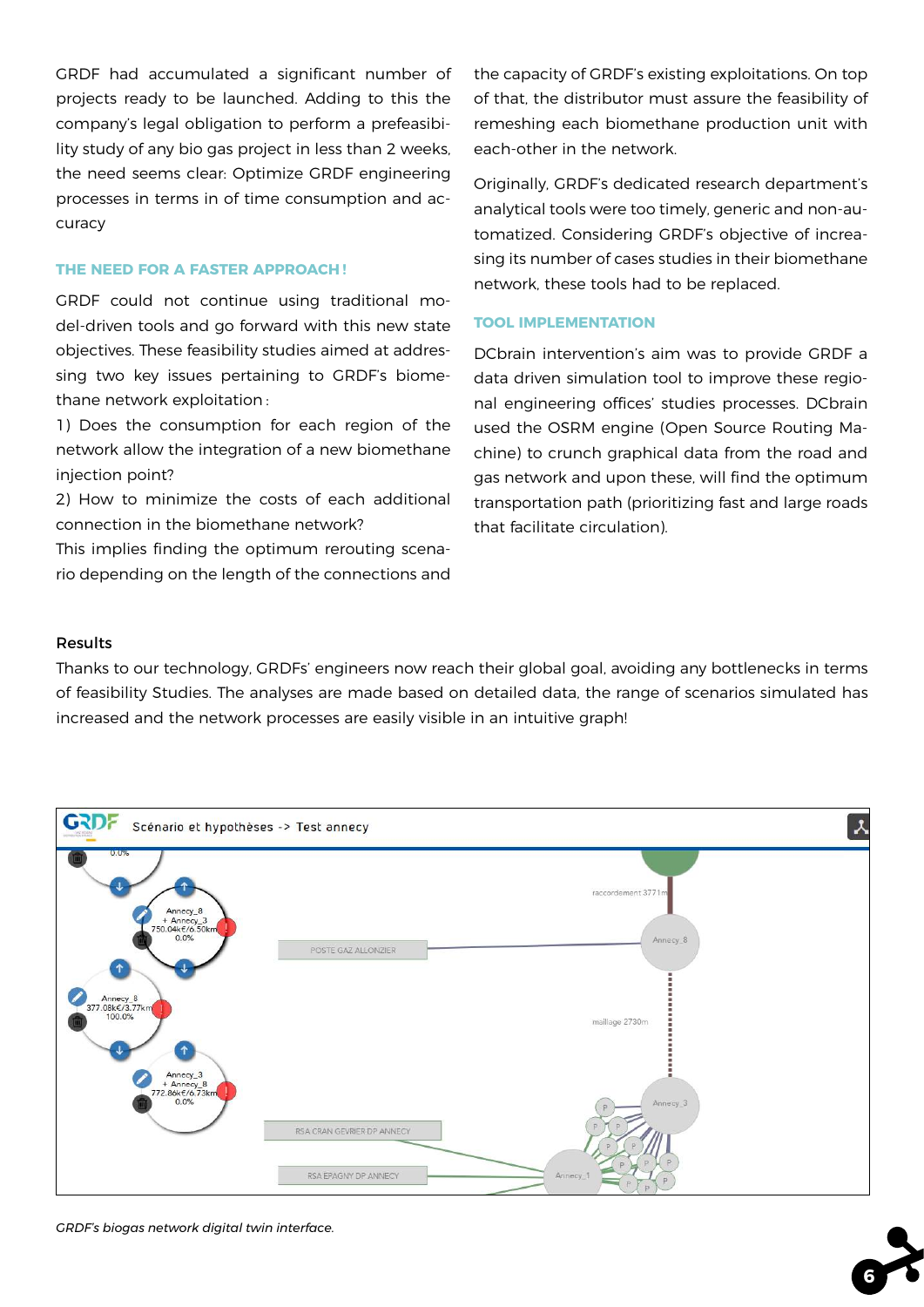## **GOING FORWARD IN DB GMS : OUR CONVICTIONS !**

**Those 2 projects are amongst many others on how data can elevate the gas distribution and transportation industry in their missions for being environmentally friendly and in the same time greatly improve operational efficiencies.** Data-driven tools are proving themselves highly efficient in optimizing the exploitation of gas networks, maintaining assets, defining scenarios of capital expenditures or finding the optimal regulations for compressors. DCbrain has acquired expertise in this field and has dealt with many specific problematics in this context.

**One key aspect of this transformation is about people and culture.** Major companies like GRDF, GRT or TIGF generate millions of data on a daily basis and must value them through analytical tools to evolve along with their fast-moving environment. Although data and technology are critical in the success of these evolutions, they do not represent the biggest challenge for organization. Enabling capabilities and organizational culture also play a critical role. Many companies, although open to change and experimentations, often have difficulty in coping with structural change in their organization. To evolve, these companies should therefore be ready to fully implement the changes initiated by companies like DCbrain through strong communication and cultural change.

#### **What we learnt from these projects !**

In order to overcome those challenges, we are now convinced that a data driven project 'success rely on 2 key components :

• A thorough Data Audit, able to identify quickly which data set can be used in the short/ middle / long term.

• The need to integrates users from day one, to ensure a good integration into every day's processes.



**7**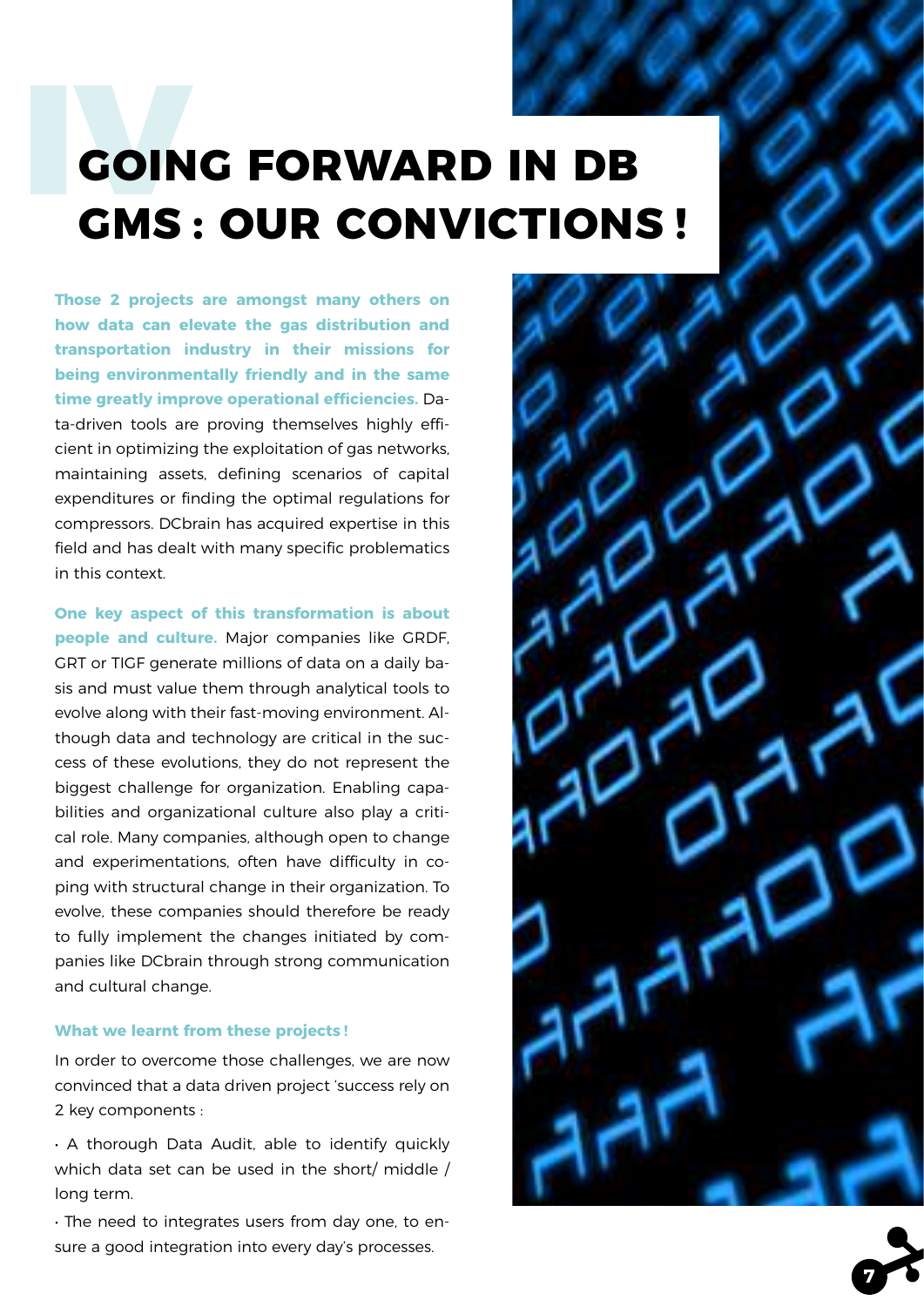#### **THE DATA AUDIT IS A MUST HAVE IF YOU WANT TO GAIN VALUE FROM YOUR DATA !** "



*Data Audit example (missing time stamps identification)*

A great part of DCbrain's work relies on giving consistency in the company's data-sets. For example, for GRDF, data on biomethane consumption would come from unknown sources or some cities would have different names. We therefore have used an automatic testing system to process such data which was particularly long as the data audit had to be done on a national scale.

The agile methodology is a process under which re



quirements and solutions for the software development continuously evolve through the collaborative effort of self-organizing and cross-functional teams. Leaving aside the need for formalized specification needs, this methodology has allowed DCbrain to make ongoing arrangements for newly identified functionalities during the project.

The ambition is to shorten and ease the deployment phase!